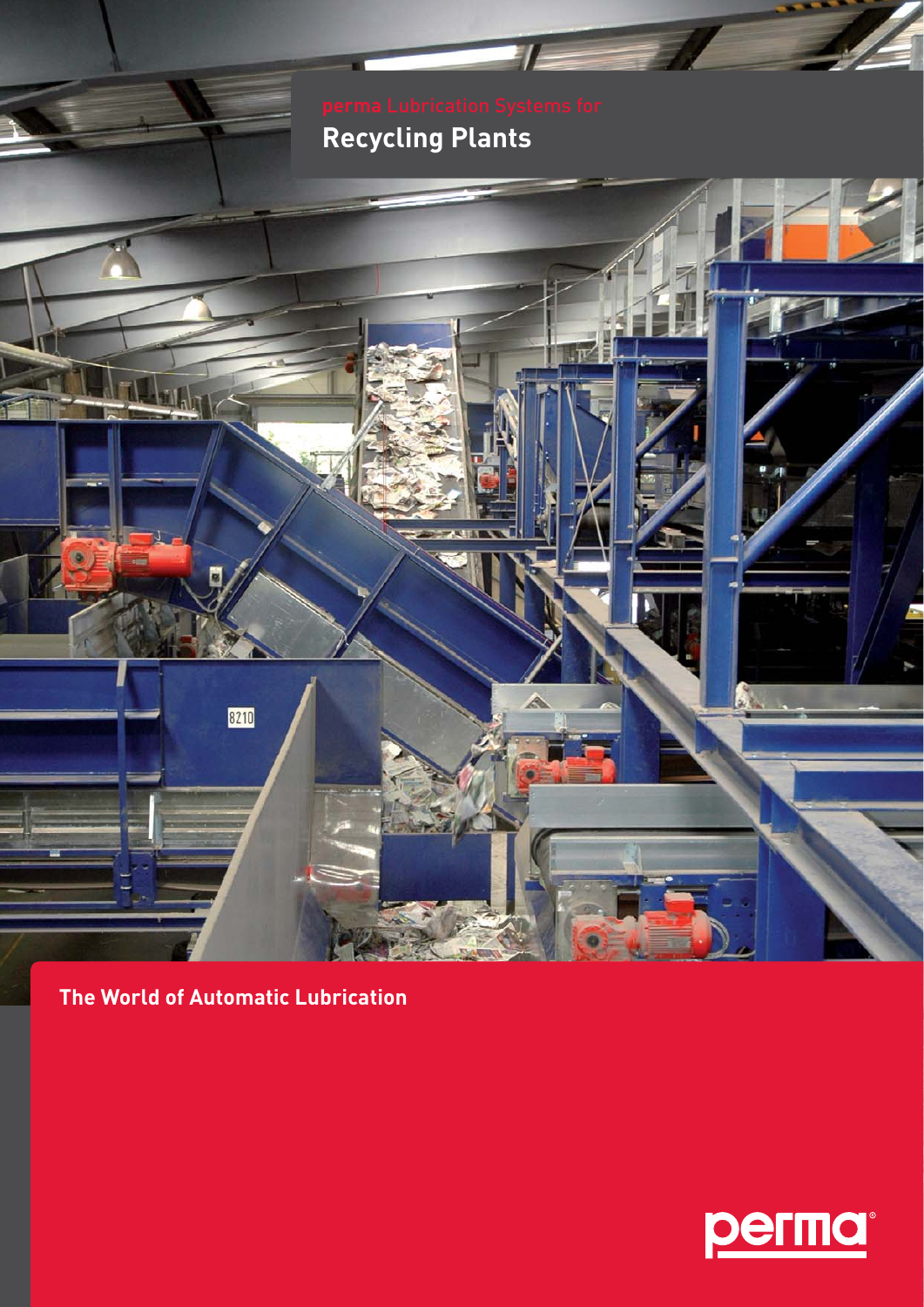

### **Trouble-free operation with perma lubrication systems**

For the process of making new products, secondary raw material, or energy from waste material, recycling plant operators rely on trouble-free operation and maximum equipment availability.

Most equipment in recycling plants operate automatically to separate, sort and shred different kinds of waste. In addition to crushers, shredders and pneumatic separators, the most important equipment are extensive and complex conveyor systems. Unplanned conveyor downtime, caused by a damaged bearing or motor, affects all subsequent processes.

Prevent costly equipment downtime with automatic lubrication systems from perma-tec!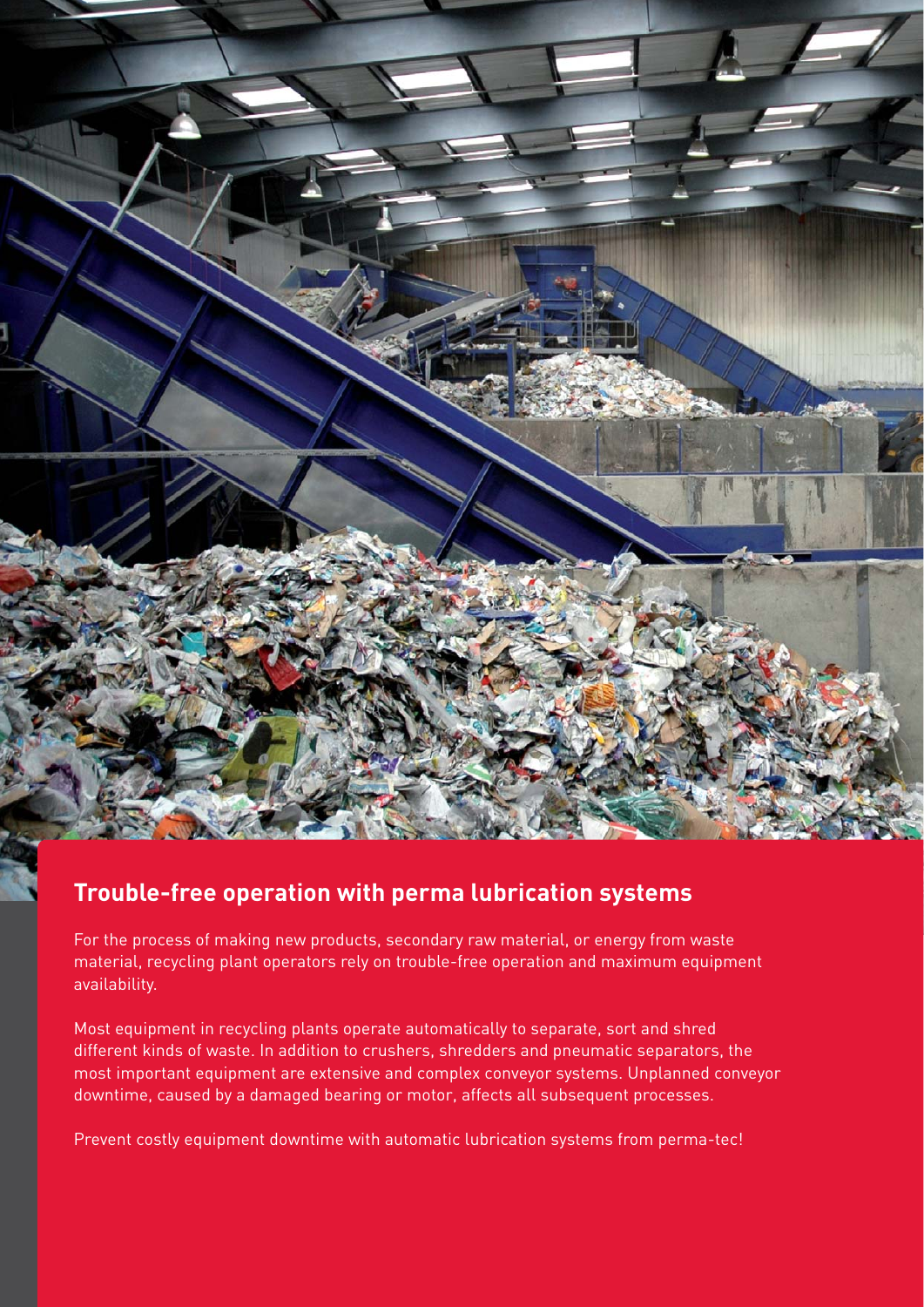

#### (top left)

**Conveyor transfer station: Lubrication of these hard to reach bearings is only possible when the machines are shut down.**

#### (bottom left)

**Dirty lubrication points are easily overlooked by maintenance workers.** 

#### (bottom right)

**Dangerous lubrication points are often protected by screens. To lubricate these points, machines must be shut down and screens must be removed. This is very time consuming and therefore these lubrication points are often neglected.** 





## **<sup>&</sup>gt; Challenges**

## **Lubrication problems in recycling plants**

Complex conveyor systems, often extending to different levels that can only be reached with scaffolds, ladders, or lifting platforms.

- $\rightarrow$  High risk of falling for maintenance personnel!
- $\rightarrow$  Lubrication points are overlooked and neglected!

Insufficient lubrication leads to equipment wear and failure resulting in reduced productivity and profitability.

- > **Unexpected equipment downtime!**
- > **Shorter equipment service life!**

Access to equipment for lubrication and cleaning is not always possible or desired.

- > **Additional work and increased maintenance costs!**
- $\rightarrow$  Lubrication intervals cannot always be observed!





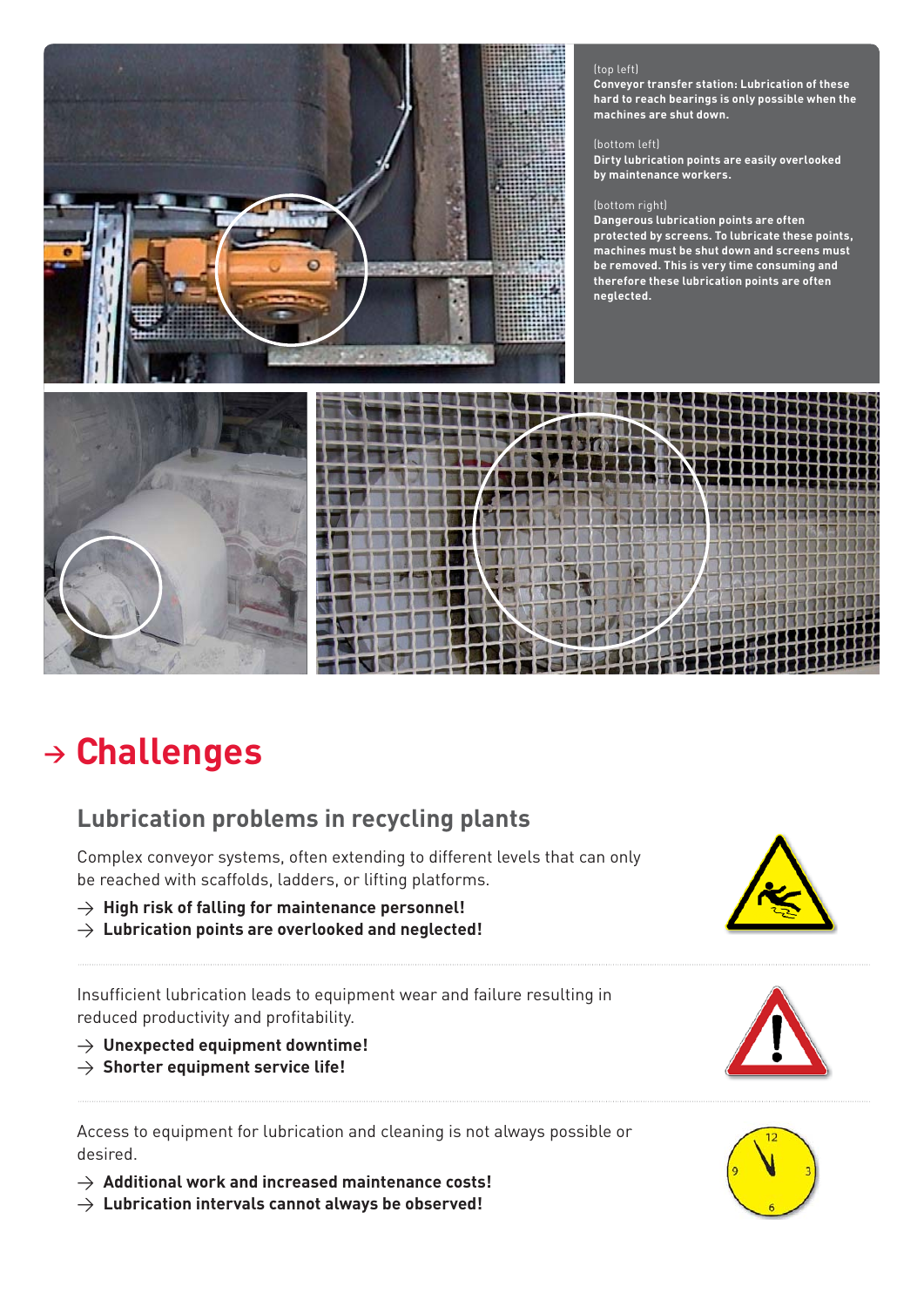## **<sup>&</sup>gt; Solutions**

### **perma lubrication systems for all types of applications**

perma-tec offers the largest product selection of automatic single-point lubrication systems and the most extensive range of accessories and connection parts.

All types of industries rely on perma lubrication systems for safe, clean and efficient lubrication. perma-tec provides its service all over the world and offers solutions for all kinds of lubrication problems.

With over 50 years of experience and continuous reseach, perma-tec is a competent partner in the field of automatic lubrication.

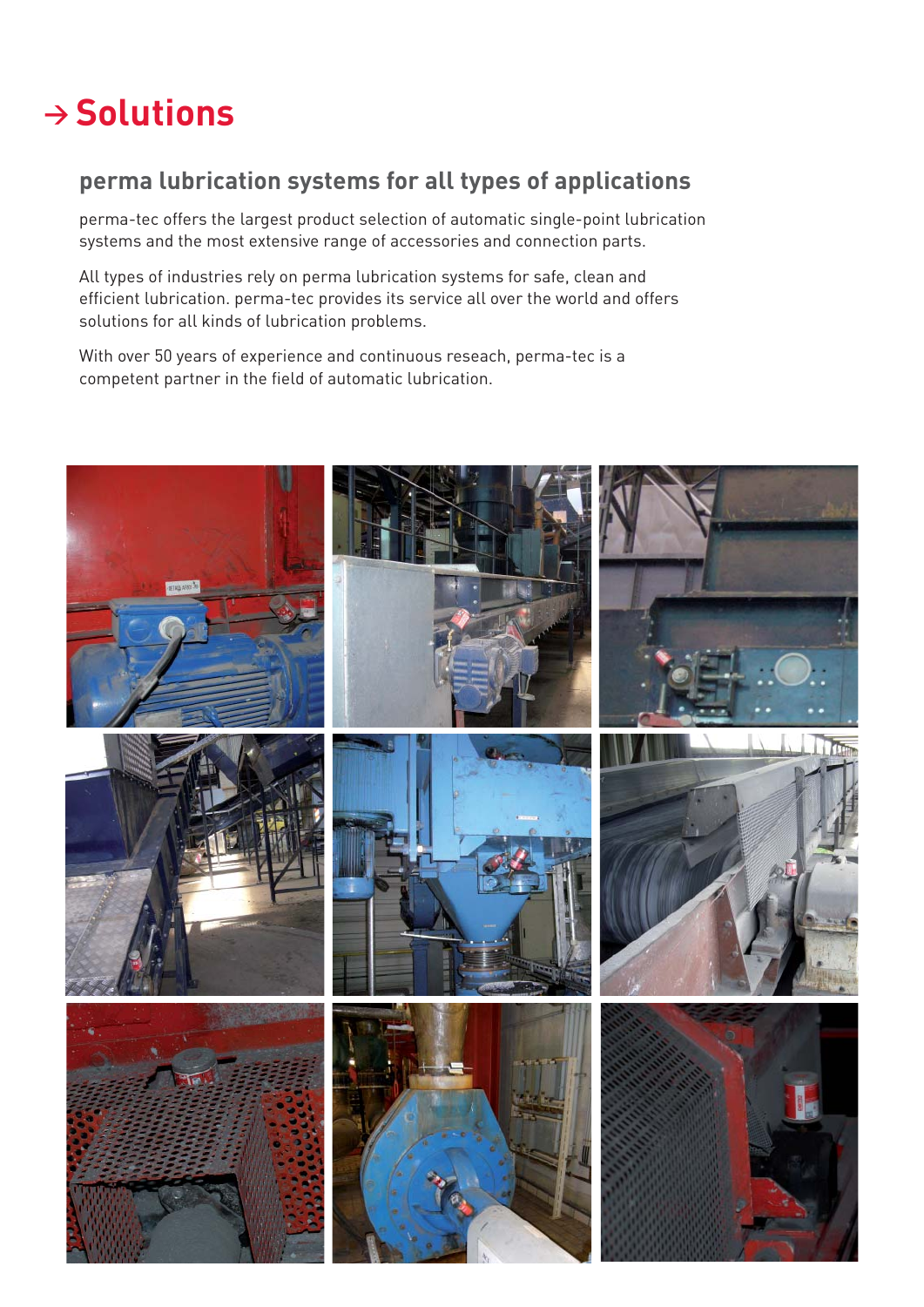## **→ Benefits**

- $\rightarrow$  Increases equipment availability and reduces machine failures
- $\rightarrow$  Exchanges can be planned
- $\rightarrow$  Extends lubrication maintenance intervals (1, 2, 3 ... up to 12 months)
- $\rightarrow$  Actively contributes to environmental protection and workplace safety

| <b>Features</b>                                                                                      | <b>Advantages</b>                                                                                      | <b>Benefits</b>                                                                                                                                                     |
|------------------------------------------------------------------------------------------------------|--------------------------------------------------------------------------------------------------------|---------------------------------------------------------------------------------------------------------------------------------------------------------------------|
| economical aspects                                                                                   |                                                                                                        |                                                                                                                                                                     |
| Extended maintenance and<br>lubrication intervals                                                    | No more weekly or monthly<br>lubrication runs                                                          | - Set lubrication periods (1, 2, 3  up to 12<br>months) and lubrication systems with different<br>volumes will extend your maintenance and<br>lubrication intervals |
| Reduces lubricant stock<br>$\rightarrow$                                                             | Order the most suitable system<br>filled with the ideal lubricant<br>shortly before the next exchange  | - Reduces your lubricant storage cost                                                                                                                               |
| Simple and quick exchange<br>$\rightarrow$                                                           | perma lubrication systems can<br>be exchanged by hand - no extra<br>tools required                     | - Lubrication system exchanges are often quicker<br>than manual cleaning and lubrication with a<br>grease gun                                                       |
| Extensive range of accessories,<br>connection parts and lubricants<br>$\rightarrow$                  | One stop for everything you need:<br>lubrication systems, lubricants,<br>accessories, connection parts | - One supplier for your lubrication needs<br>reduces time and expenses                                                                                              |
| technical aspects                                                                                    |                                                                                                        |                                                                                                                                                                     |
| Exact lubricant discharge<br>during the programmed<br>$\rightarrow$<br>discharge period              | Reduces lubricant consumption                                                                          | - No over- or insufficient lubrication<br>- Active contribution to environmental protection<br>- Ensures lubrication while machines and<br>equipment are operating  |
| Different lubricants<br>$\rightarrow$                                                                | You can select the best lubricant<br>for every application                                             | - No equipment failure caused by unsuitable<br>lubricants                                                                                                           |
| Machine control possible<br>$\rightarrow$                                                            | Simple connection to primary<br>control systems (PLC)                                                  | - Fully automatic lubrication via machine control                                                                                                                   |
| safety aspects                                                                                       |                                                                                                        |                                                                                                                                                                     |
| Minimizes lubrication<br>maintenance runs<br>$\rightarrow$                                           | Drastically reduces the time that<br>employees must spend in dangerous<br>areas                        | - Minimizes risk of workplace accidents for<br>maintenance personnel                                                                                                |
| Remote mounting, outside of hard<br>to reach or dangerous areas, is<br>possible with tube extensions | Simple cartridge exchange at hard<br>to reach lubrication points                                       | - No additional equipment like scaffolds,<br>ladders, or lifting platforms required                                                                                 |